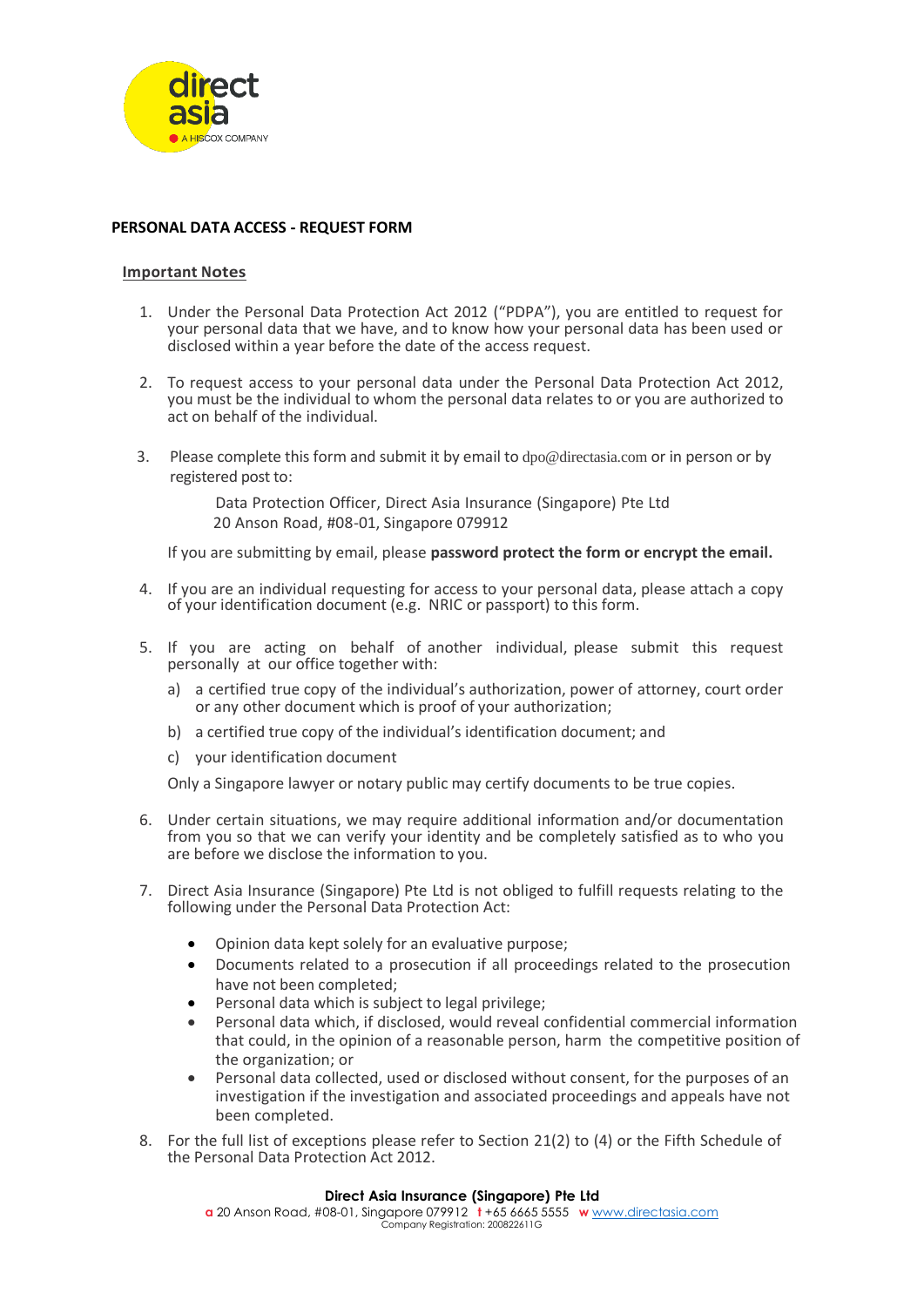

- 9. We will respond to your access request within 30 days from the date we receive it. If we are unable to meet this timeline, we will write to you to inform you of the time by which we will be able to respond to you.
- 10. We may charge a service fee for processing each request. However, we will advise you of the amount you have to pay before we process your request.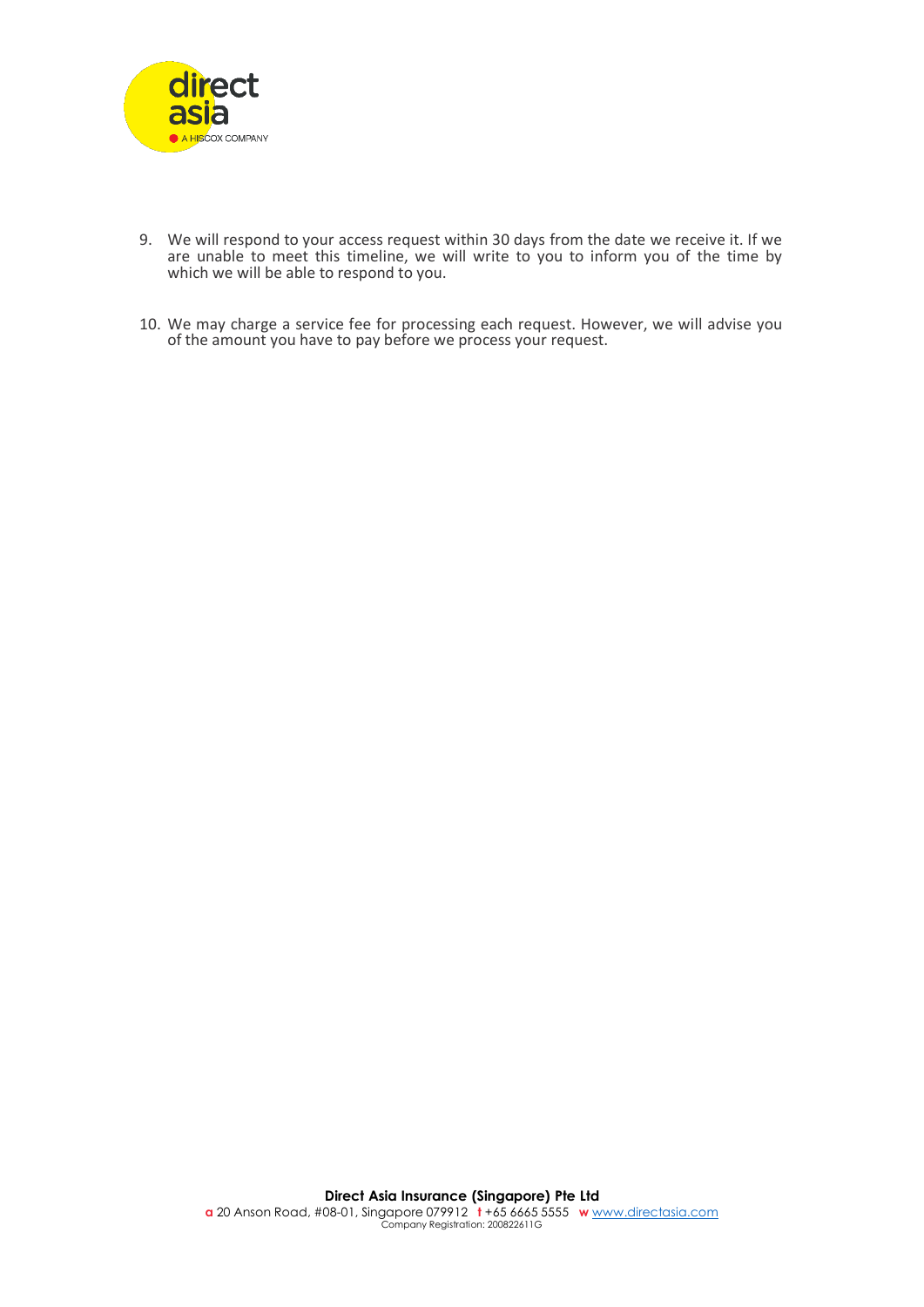

## **Particulars of Requestor**

Policy Number (if applicable):

| NRIC/Passport/FIN                                                                    |  |  |
|--------------------------------------------------------------------------------------|--|--|
|                                                                                      |  |  |
|                                                                                      |  |  |
|                                                                                      |  |  |
|                                                                                      |  |  |
|                                                                                      |  |  |
|                                                                                      |  |  |
|                                                                                      |  |  |
| Policy Owner $\Box$ Employee $\Box$ Others – Please indicate:                        |  |  |
| I am making an access request on behalf of other individual(s)                       |  |  |
| Please complete this section if you are making an access request on behalf of        |  |  |
| Data Subject Details (details of individual whose personal data is being requested): |  |  |
| NRIC/Passport/FIN                                                                    |  |  |
|                                                                                      |  |  |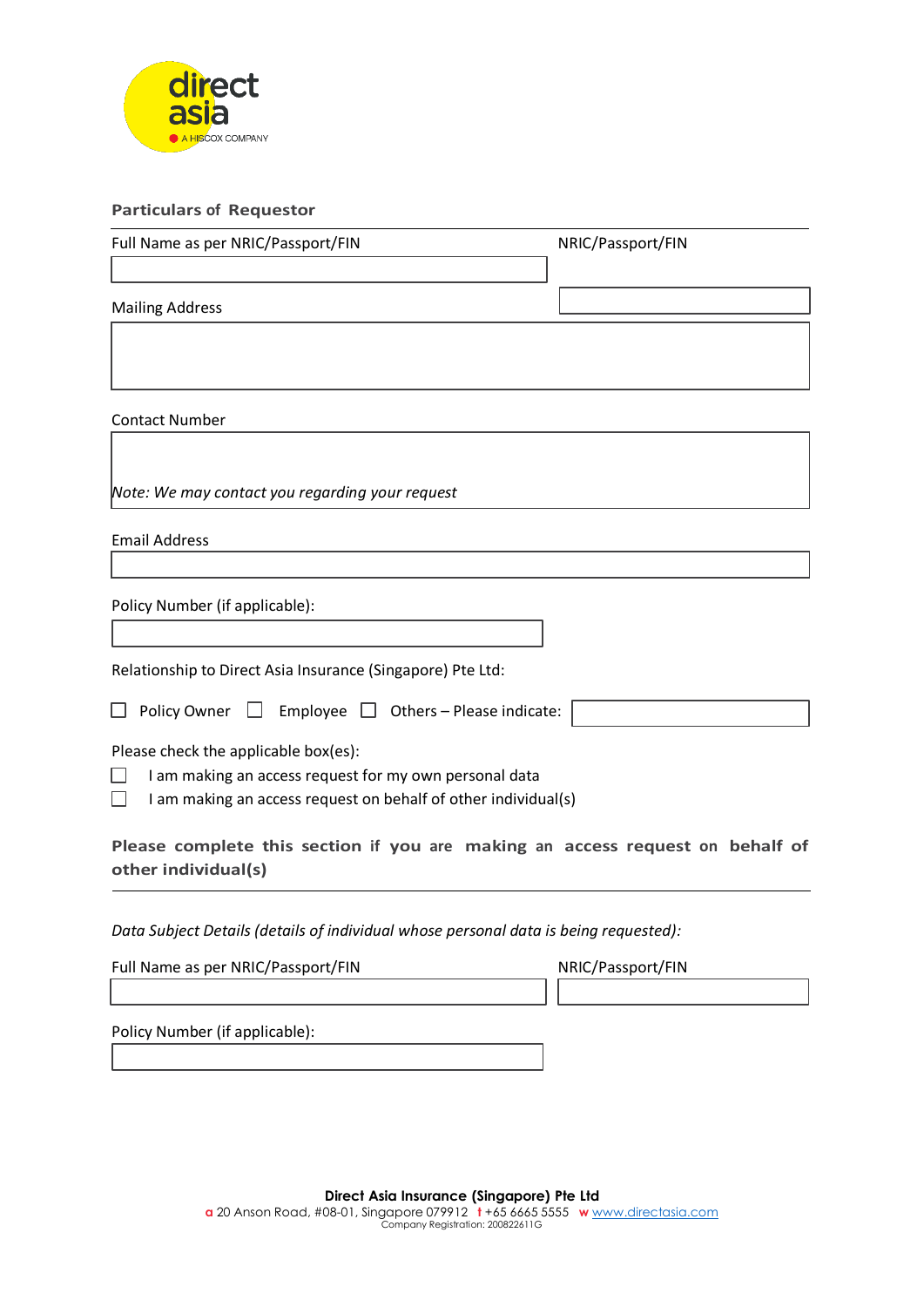

Relationship to Direct Asia Insurance (Singapore) Pte Ltd:

| $\Box$ Policy Owner $\Box$ Employee $\Box$ Others – Please indicate |  |
|---------------------------------------------------------------------|--|

Relationship to Requestor

# **Personal Data Requested**

To enable us to process your access request quickly and efficiently, please provide us with as much information as possible about the personal data you are requesting access to (e.g. type of personal data, date, time).

# **Declaration and Authorization**

I have read and understood the "Important Notes" presented on Page 1. In the event that a fee is chargeable as advised by Direct Asia Insurance (Singapore) Pte Ltd, I understand that I must pay the chargeable fee before my request will be processed.

I understand that the personal data collected in this form will be used for the purpose of processing this access request and its related purposes only.

I also understand that it is essential for Direct Asia Insurance (Singapore) Pte Ltd to confirm my identity before providing the information requested and that Direct Asia Insurance (Singapore) Pte Ltd may request for further information from me in order to locate the requested personal data.

I declare that the information that I have provided in this form and any supporting document is true and accurate to the best of my knowledge. I am also the individual named in this form or I have been duly authorized to obtain personal data concerning the individual.

| Signature of Requestor | Date |
|------------------------|------|
|                        |      |
|                        |      |
|                        |      |
|                        |      |

| Date |  |  |  |
|------|--|--|--|
|      |  |  |  |
|      |  |  |  |
|      |  |  |  |
|      |  |  |  |
|      |  |  |  |